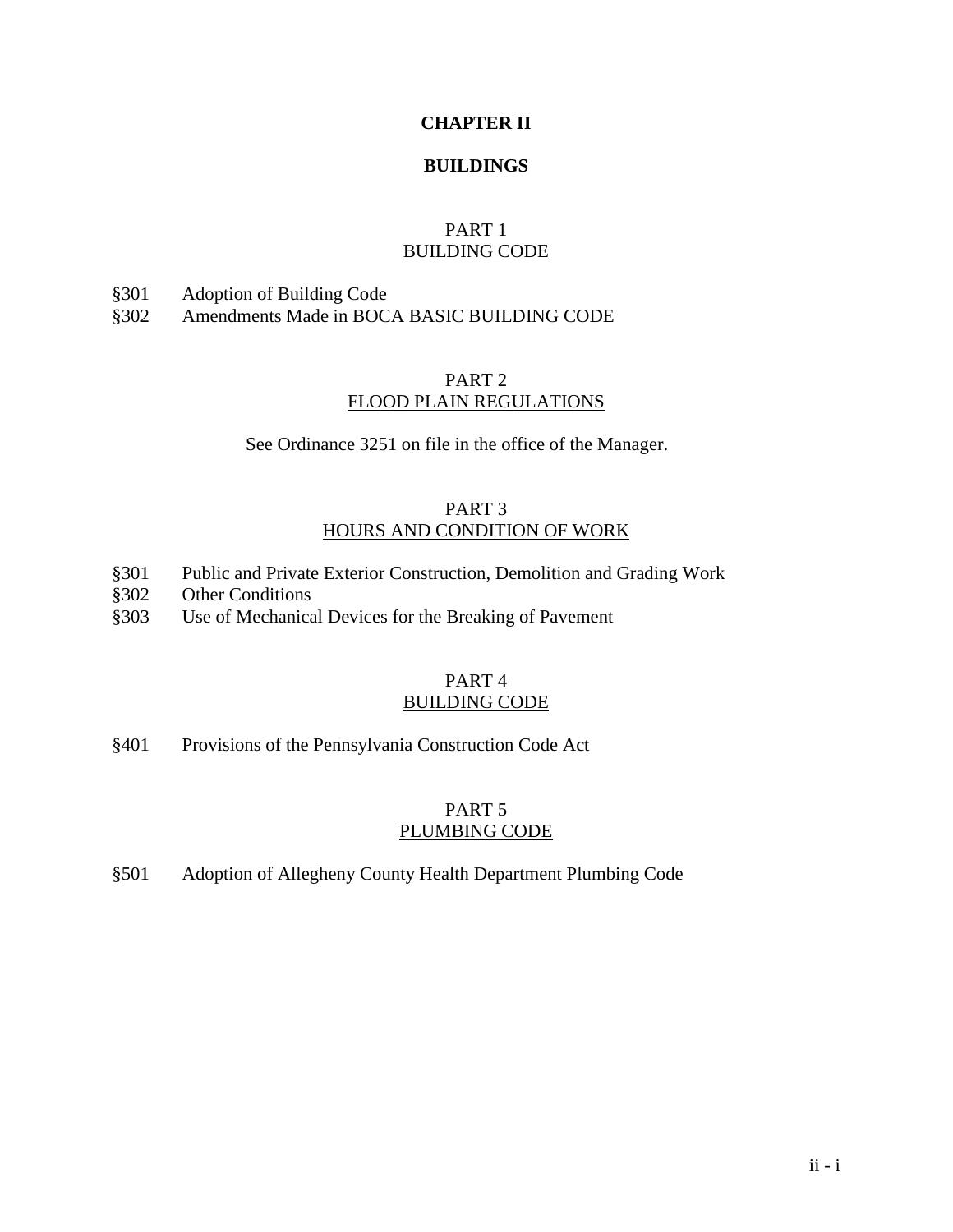### **PART 1 BUILDING CODE**

§101 Adoption of Building Code. In order to adopt regulations, inter alia, for the construction of new buildings and the alteration and repair of old ones, to require that before the work begins Municipal approval of the plans and specifications therefore be secured, to classify buildings or parts of buildings according to the use to be made of them, to specify the mode of construction of such different classes of buildings, and to require that before any use or occupancy be changed from any plans and specifications therefore be secured, the Commission hereby adopts the National Building Code of the Building Officials and Code Administrators International, Inc., Twelfth Edition, 1993 (hereinafter referred to as the "Building Code"), as fully and completely as though the Building Code were set forth herein at length, except and unless otherwise provided to the contrary in the statutes of the Commonwealth of Pennsylvania, the rules and regulations of the County of Allegheny, and §2 of this Chapter, in which event the contrary provisions of the said statutes, rules and regulations or other section of this chapter shall control. Copies of the Building Code may be examined during regular business hours at the office of the Manager.

#### §102 Amendments Made in BOCA Basic Building Code.

The Building Code shall be amended as follows:

- 302.1 Section 302.1.1 shall be amended as follows:
	- 302.1.1 Specific occupancy areas: Specific occupancy areas which are incidental to the main use group shall be separated and protected in accordance with Table 302.1.1 and shall be classified in accordance with the main use group of the portion of the building in which the specific occupancy area is located.

**Exception:** Specific occupancy areas within and serving a *dwelling unit* are not required to comply with this section.

302.2 Table 302.1.1 shall be amended as follows: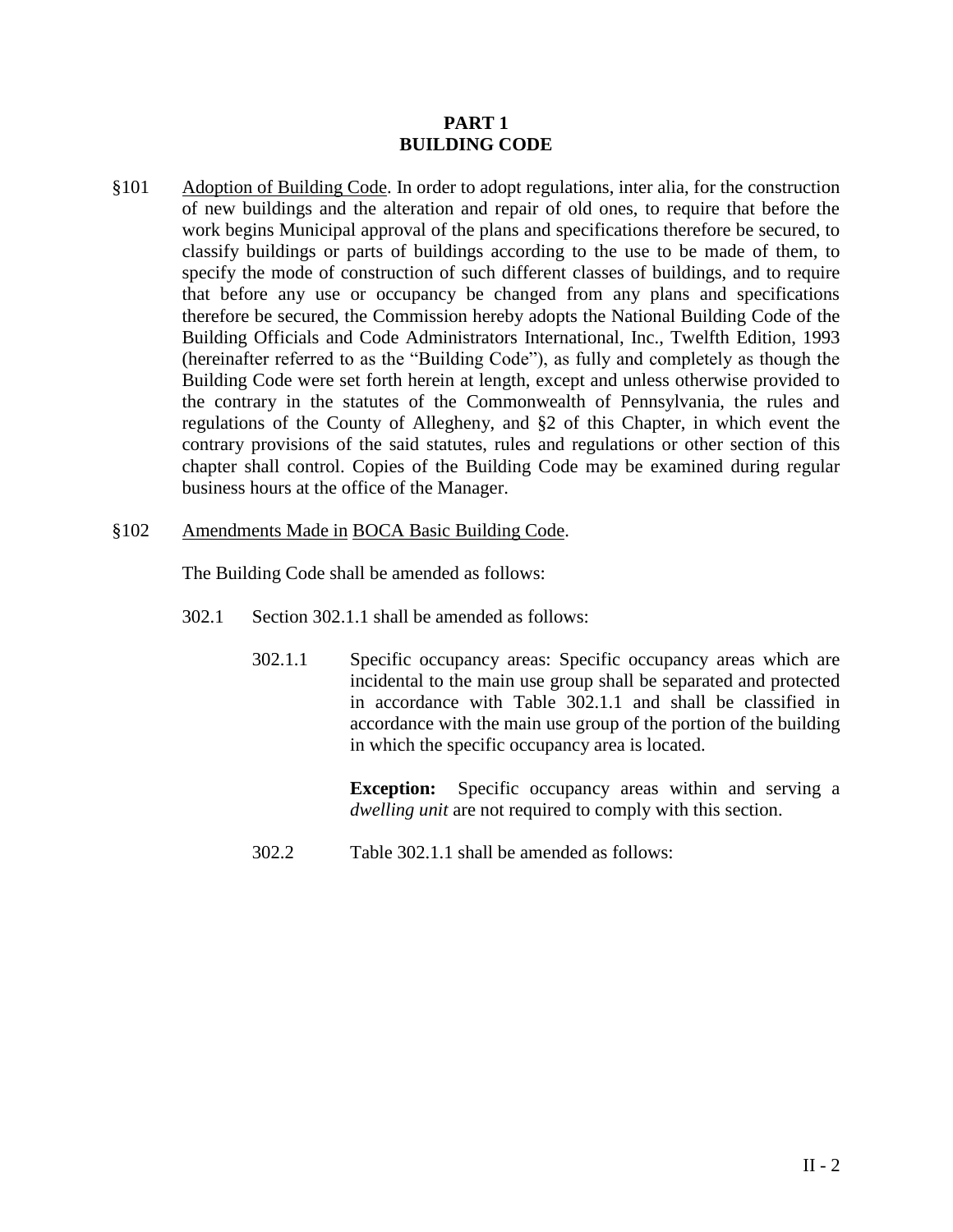# **TABLE 392.1.1 SPECIFIC OCCUPANCY AREAS**

| All use groups:<br>Paint shops in other than Use Group F employing<br>hazardous materials in system quantities less than<br>those which cause classification as Use Group H | 1 hour and automatic fire suppression                      |
|-----------------------------------------------------------------------------------------------------------------------------------------------------------------------------|------------------------------------------------------------|
| Waste and soiled linen collection rooms and<br>chute termination room                                                                                                       | 1 hour and automatic fire suppression system               |
| Waste and soiled line chute access rooms                                                                                                                                    | 1 hour and automatic fire suppression system               |
| Boiler and furnace rooms                                                                                                                                                    | 1 hour; or automatic fire suppression system               |
| Incinerator rooms                                                                                                                                                           | 2 hours and automatic fire suppression system              |
| Use Groups A, B, E, I-1, M, R-1, R-2, R-3:<br>Storage rooms more than 50 square feet in area<br>but not more than 100 square feet in area                                   | automatic fire suppression system with smoke<br>partitions |
| Storage rooms more than 100 square feet in area                                                                                                                             | automatic fire suppression system with smoke<br>partitions |
| Physical plant maintenance shop and workshop                                                                                                                                | 1 hour and automatic fire suppression system               |
| <b>Use Groups 1-2; 1-3:</b><br>Boiler and furnace rooms                                                                                                                     | 1 hour and automatic fire suppression system               |
| Handicraft shops, kitchens and employee locker<br>rooms                                                                                                                     | automatic fire suppression system with smoke<br>partitions |
| Laundries greater than 100 square feet in area                                                                                                                              | 1 hour and automatic fire suppression system               |
| Storage rooms more than 50 square feet in area<br>but not more than 100 square feet in area                                                                                 | Automatic fire suppression system with smoke<br>partitions |
| Storage rooms more than 100 square feet in area                                                                                                                             | 1 hour and automatic fire suppression                      |
| Physical plant maintenance shop and workshop                                                                                                                                | 1 hour and automatic fire suppression system               |
| Use Groups 1-2:<br>Gift/retail shops and laboratories employing<br>hazardous quantities less than those which cause<br>classification as Use Group H                        | automatic fire suppression system with smoke<br>partitions |
| Group I-3 padded cells                                                                                                                                                      | 1 hour and automatic fire suppression system               |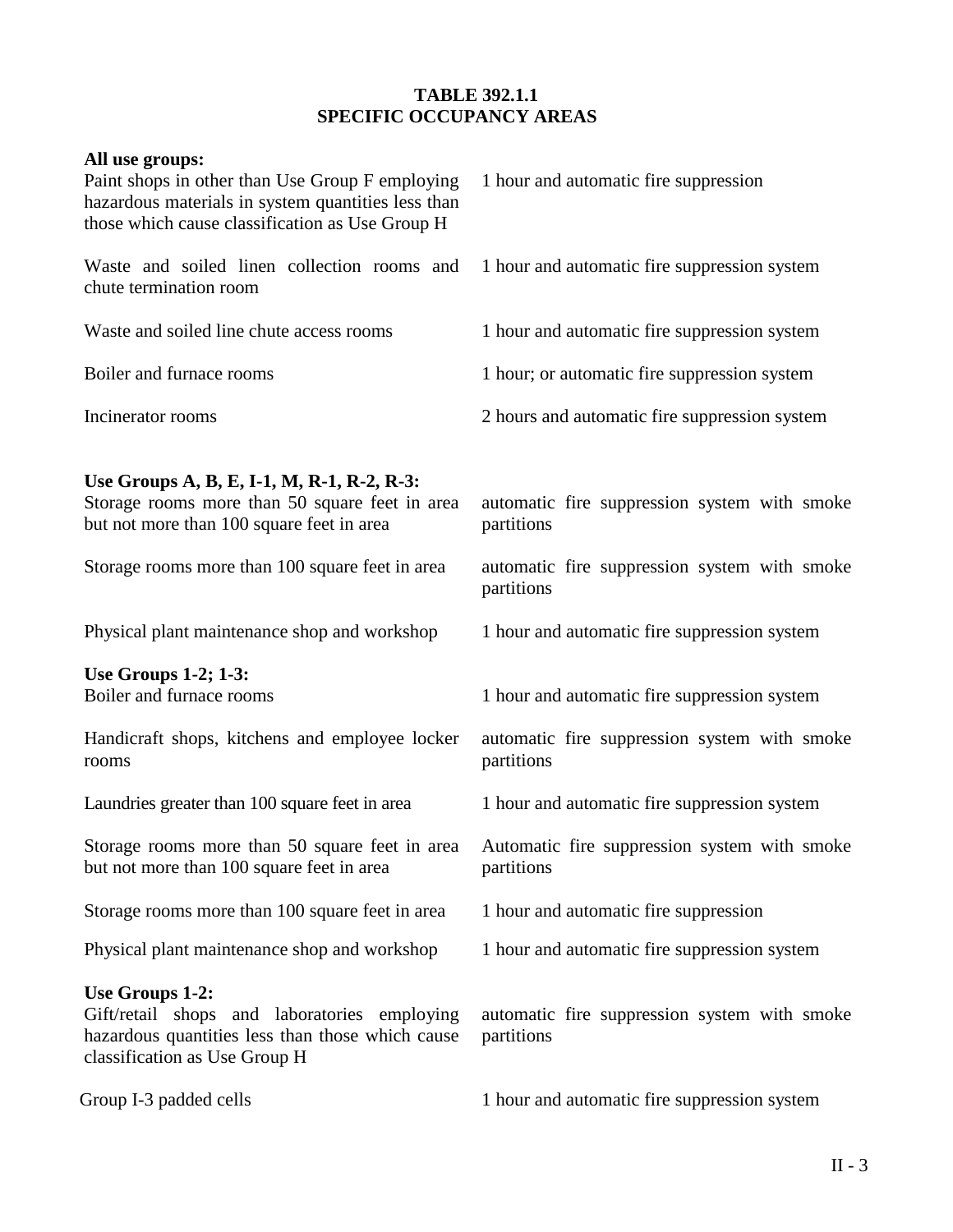302.3 Section 308.0 shall be amended by amending subsection 108.2 and by inserting new subsections 108.3, 108.4, 108.5 and 108.6 and renumbering the subsequent subsections accordingly as follows (new language is underlined and deleted language is in brackets):

> **108.2 Suspension of permit:** Any permit issued for construction of a structure in any Use Group hereunder shall become invalid if the authorized work is not commenced within six months after issuance of the permit, or if the authorized work is suspended or abandoned for a period of six months after the time of commencing the work. If the permit becomes invalid pursuant to this subsection 108.2, owner shall immediately remove from the site any construction materials.

> **108.3** The Code Official may grant one three (3) month extension of time beyond the original six (6) months to commence work if owner establishes that conditions beyond his control prevented commencement of work within the original six (6) month period.

> **108.4** Prior to the expiration of eighteen (18) months from the date of commencement of work, owner shall complete the enclosure of all structures, including roof, windows and doors, and the installation of approved exterior coverings.

> **108.5** Prior to the expiration of twelve (12) months from the date of commencement of work, owner shall complete rough grading of the site, seeding with contractors' mix to control erosion and installation of public sidewalks and private driveways.

> **108.6** The Code Official may grant reasonable extensions of time beyond the time requirements set forth at subsections 108.4 and 108.5 if owner establishes that conditions beyond his control, including inclement weather, prevented completion of the required work within the required time period.

302.4 Section 305 shall be amended as follows:

**305.1 General:** All structures other than those occupied for business training or vocational training, which accommodate more than five persons for educational purposes through the 12th grade, shall be classified as Use Group E.

**Exception:** A room or space occupied for educational purposes by less than 50 persons, *5* years of age or more, and which is accessory to another use group shall be classified as a part of the main use group.

**305.2 Business or vocational training:** Structures occupied for business training or vocational training shall be classified in the same use group as the business or vocation taught.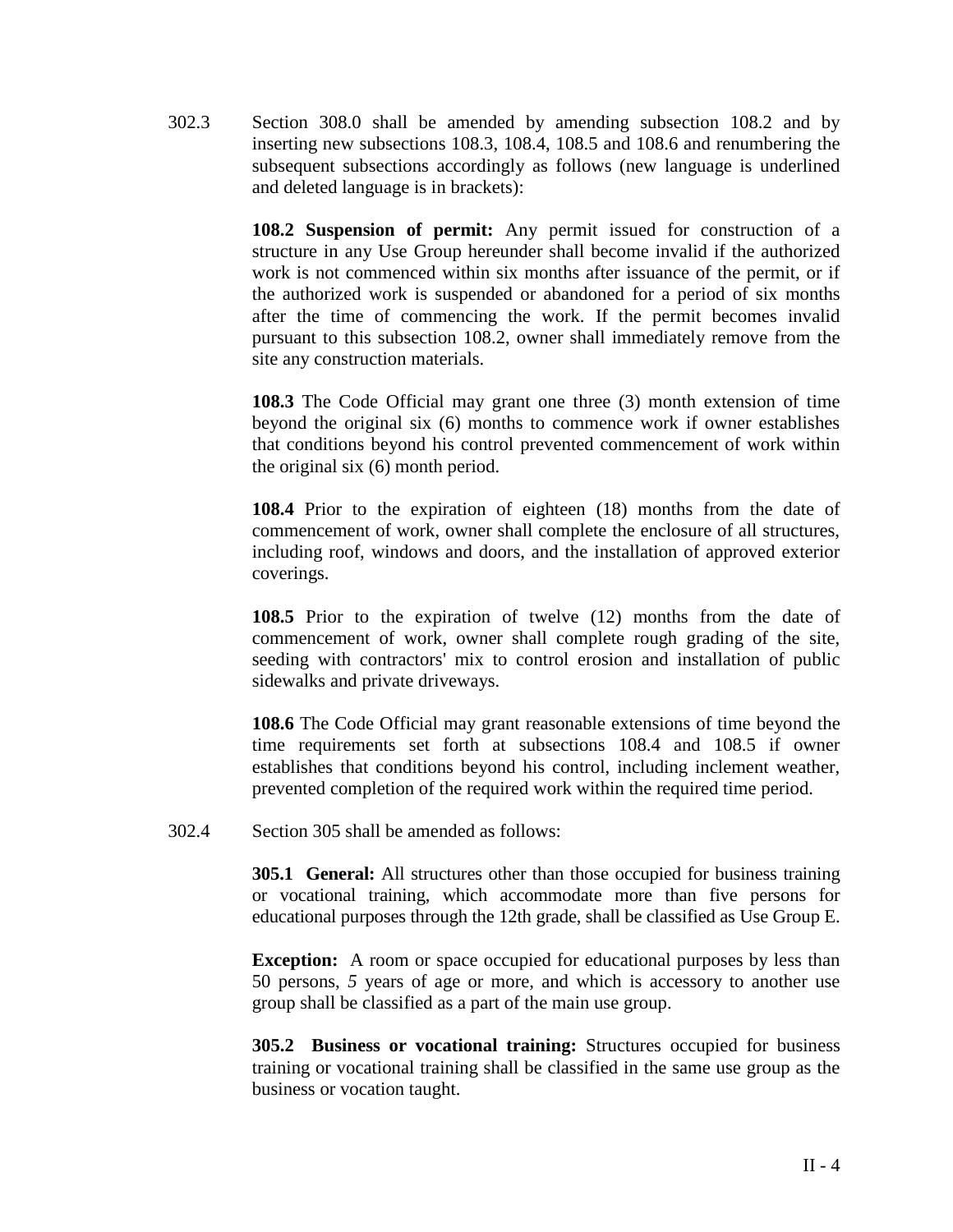302.5 A new section 308.2.1 shall be added as follows:

**308.2.1 Day Care Facilities: A** day care facility which provides care for more than five persons more than 2 1/2 years of age for less than 24 hours per day shall be classified as Use Group I-1.

302.6 A new section 308.2.2 shall be added as follows:

**308.2.2 Personal Care Facility:** Any facility which is required to be licensed by the Commonwealth of Pennsylvania or the County of Allegheny for the care of any number of individuals who must live in a supervised environment but who are capable of responding to an emergency situation without personal assistance shall be classified as Use Group I-1. Such facilities shall include, but not be limited to community living arrangements (CLA's), community residential rehabilitations (CRR's), personal care homes for adults, juvenile and adolescent homes, and personal care shelters.

302.7 Section 308.3 shall be amended as follows:

**308.3 Use Group I-2:** This use group shall include buildings and structures used for medical, surgical, psychiatric, nursing or custodial care on a 24-hour basis of six or more persons who are not capable of self-preservation. Where accommodating persons of the above description, the following types of facilities shall be classified as I-2 facilities: hospitals, nursing homes (both intermediate care facilities and skilled nursing facilities), mental hospitals and detoxification facilities. A facility such as the above with five or less occupants shall be classified as Use Group I-1.

302.8 A new section 308.3.2 shall be added as follows:

**308.3.2 Day Care Facilities, handicapped:** A day care facility which provides care for more than five persons more than 2 1/2 years of age who are not capable of self preservation for less than 24 hours per day shall be classified as Use Group I-2. A facility such as the above with five or less occupants shall be classified as Use Group I-1.

302.9 Section 403.1 shall be amended as follows:

**403.1 Applicability:** The provisions of this section shall apply to all buildings having occupied floors located more than 50 feet (15240 mm) above the lowest level of fire department vehicle access.

**Exception:** The provisions of this section shall not apply to the following buildings and structures: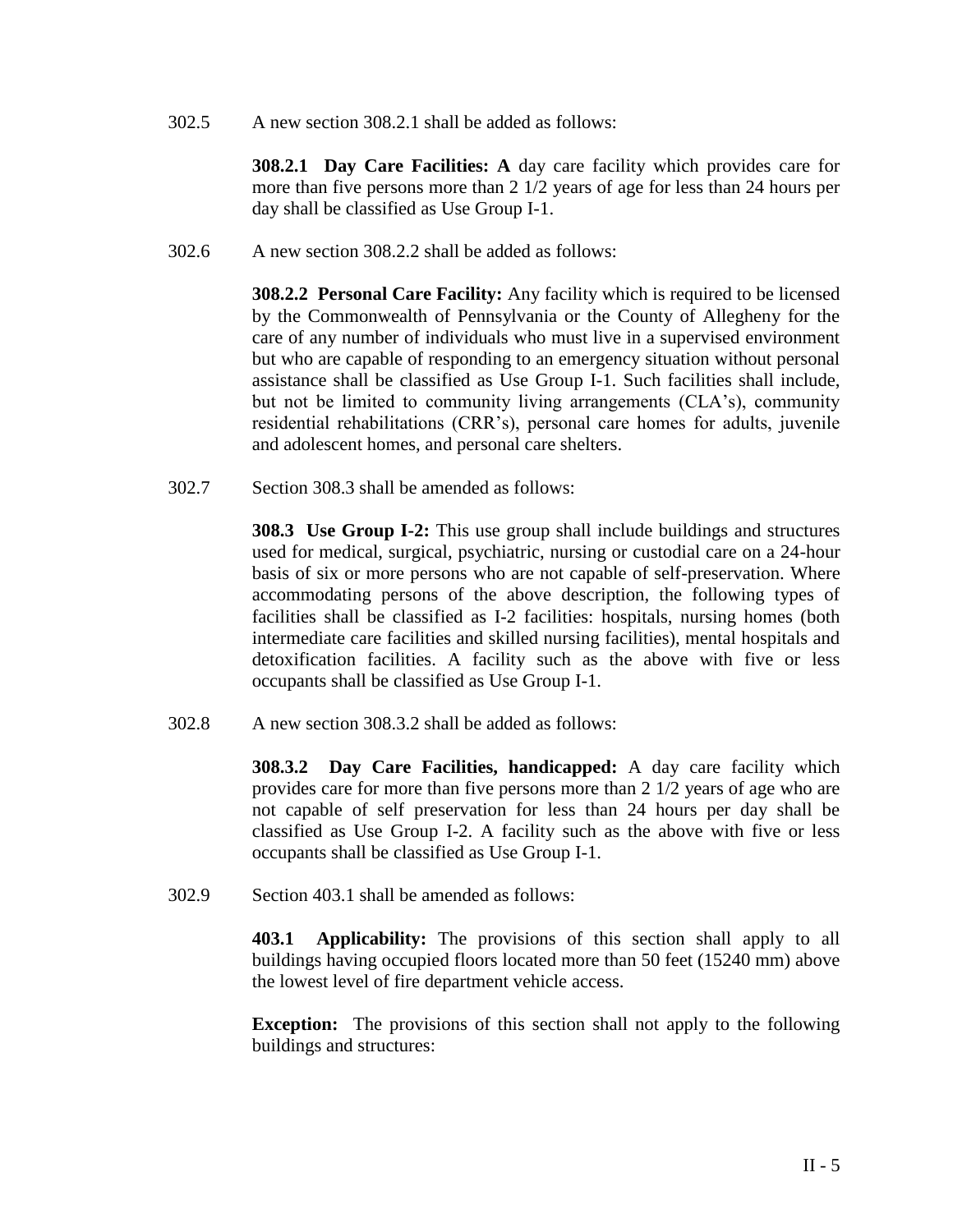- 1. Airport traffic control towers conforming to the requirements of Section 414.0.
- 2. Open parking structures (see Section 406.0).
- 3. Buildings with an occupancy in Use Group A-5 (see Section 303.6).
- 4. Low-hazard special occupancies where approved by the code official (see Section 503.1.1).
- 5. Buildings with an occupancy in Use Group H-1, H-2 or H-3.
- 302.10 Section 404.4 shall be amended as follows:

**404.4 Smoke Control:** A smoke control system complying with Section 921.0 shall be installed in all atriums.

**Exception:** A smoke control system is not required in atriums connecting less than three stories provided that automatic smoke and heat vents or manually operable skylights are provided. The smoke and heat vents or skylights shall be located so as to be no further than 60 feet from any vertical wall/ceiling intersection and no more than 120 feet between vent openings. Vent area to floor area ratio shall be no greater than 1:100.

302.11 Section 407.4 shall be amended as follows:

**407.4 Attached to rooms:** Private garages attached side-by-side to rooms in occupancies in Use Group R-1, R-2, R-3 or I-1 shall be completely separated from the interior spaces and the attic area by fire partitions and floor/ceiling assemblies which are constructed with not less than a 1-hour fire resistive rating.

- 302.12 Section 412.7.1 shall be deleted.
- 302.13 Section 421.4 shall be amended as follows:

**421.4.1 Location:** A Residential Swimming Pool including Appurtenant Equipment, walks and railings shall be located in accordance with the applicable zoning regulations contained in Chapter XX, Part 2 of the Mt. Lebanon Code, for zoning district in which the proposed poo1 is located; provided however that Appurtenant Equipment which is entirely at or below grade may be located in a required yard.

**Height:** The top edge of the structure containing the water shall project no more than four (4) feet in height above the adjacent grade anywhere around the perimeter of the Above Ground Pool. The top of the railing around the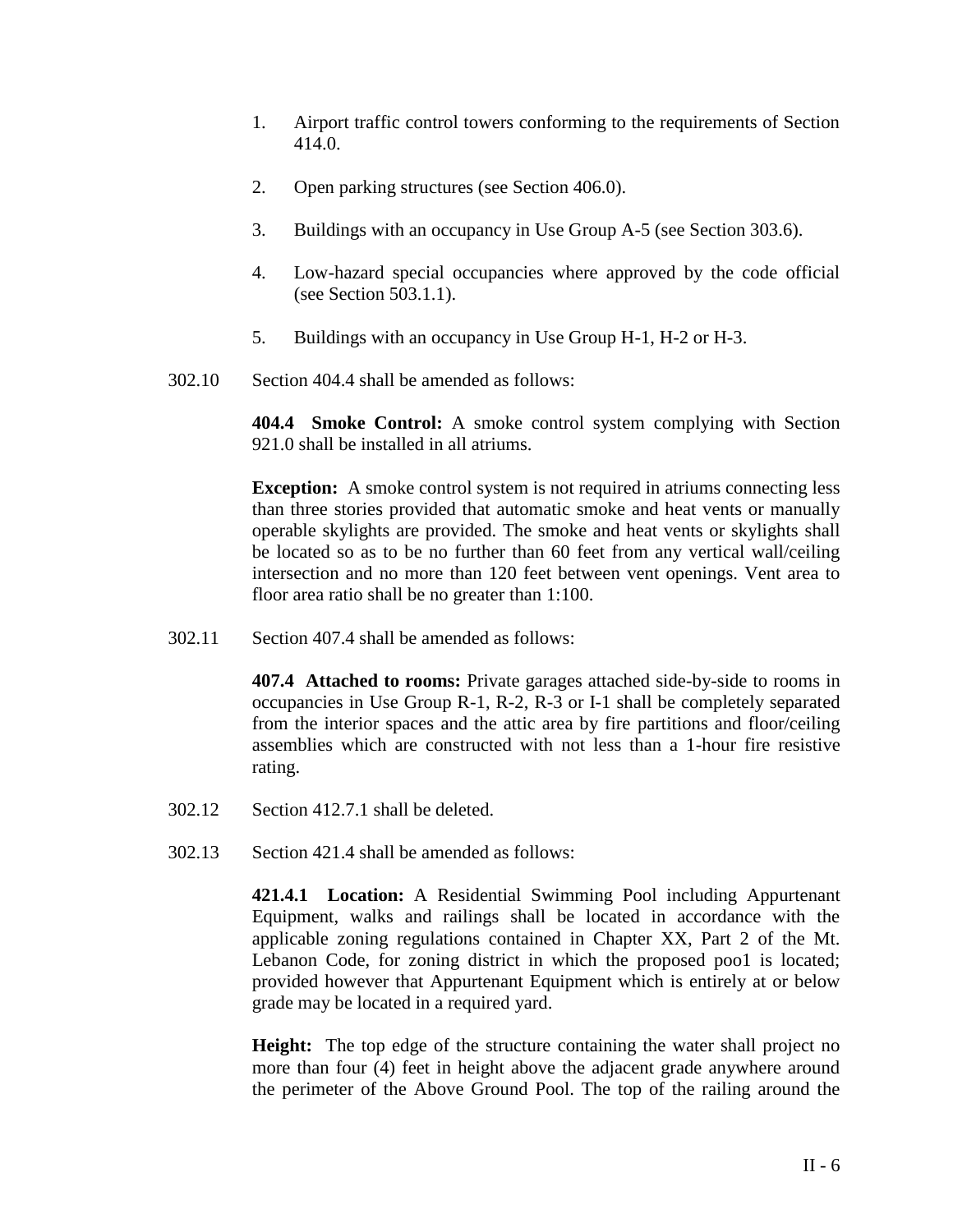walk shall project no more than seven (7) feet in height above the adjacent grade anywhere around the perimeter of the Above Ground Pool. Where the Above Ground Pool is within ten (10) feet of any property line the height of the railing shall be measured from the grade at the property line to the top of the railing at the closest part of the Above Ground Pool to said property line. Any Above Ground Pool exceeding these height requirements is prohibited.

302.14 Section 421.54 shall be amended as follows:

**421.5.4 Walk Areas:** Unobstructed walk areas not less than three (3) feet wide, as measured from the edge of the water, shall extend entirely around every swimming pool, provided, however, that where a diving board is installed, the walk area shall extend not less than two (2) feet beyond the rear edge of such diving board, and at said end it shall extend not less than two (2) feet from each side of such board. The walk area shall be constructed of impervious materials which are easily cleaned, slip resistant and arranged to prevent the return of surface water to the pool. Protective railings thirty-six (36) inches in height shall be placed at the outside edge of walks around Above Ground Pools.

302.15 Section 904.2 shall be amended as follows:

**904.2 Use Groups A-1, A-3 and A-4:** Where a Use Group A-l, A-3 or A-4 fire area is more than  $5,000$  square feet  $(465 \text{ m}^2)$  in area or is located either above or below the level of exit discharge of exits that serve the Use Group A-1, A-3 or A-4 fire area, an automatic fire suppression system shall be provided as follows:

- 1. Throughout the entire story or floor level where the A-1, A-3 or A-4 Use Group is located.
- 2. Throughout all stories and floor levels below the A-1, A-3 or A-4 Use Group; and
- 3. Throughout all intervening stories and floor levels between the A-1, A-3 or A-4 Use Group and the highest level of exit discharge that serves Use Group A- 1, A-3 or A-4 fire areas, including the highest level of exit discharge.

**Exception:** Naves and chancels of Use Group A-4 where the main floor of the nave or chancel is at the level of exit discharge of the main entrance.

302.16 Section 904.4 shall be amended as follows:

**904.4 Use Group** E: An automatic fire suppression system shall be provided throughout all buildings with a Use Group E fire area.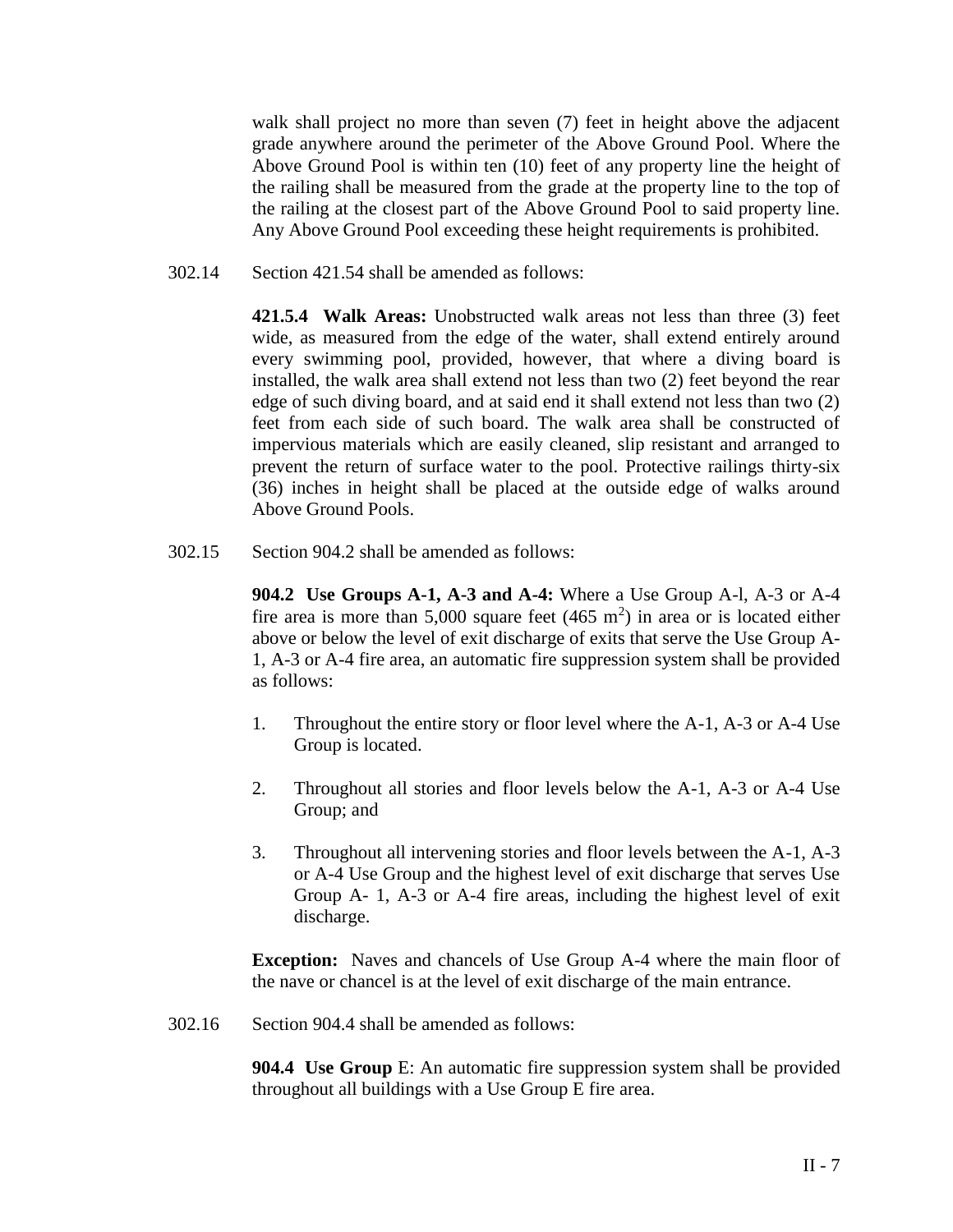**Exception:** Fire areas less than  $5,000$  square feet  $465 \text{ m}^2$  in area.

302.17 Section 904.6 shall be amended as follows:

**904.6 Use Group I:** An automatic fire suppression system shall be provided throughout all buildings with a Use Group I fire area.

## **Exceptions:**

- 1. Use Group 1-2 child care facilities located at the level of exit discharge which accommodate 50 children or less. Each child care room shall have an exit door directly to the exterior.
- 2. Use Group I-I occupancies which house or accommodate less than 6 persons.
- 302.18 Section 904.7 shall be amended as follows:

**904.7 Use Groups B, M, S-1 and F-1:** Throughout all buildings with a Use Group B, M, S-1 or F-1 fire area, an automatic fire suppression system shall be provided as follows:

- 1. Where any Use Group B, M, S-1 or F-1 fire area exceeds 5,000 square feet  $(465 \text{ in}^2)$  in area:
- 2. Where the total combined area of all Use Group B, M, S-1 and F-1 fire areas on all floors exceeds  $15,000$  square feet  $(1395 \text{ m}^2)$
- 3. Where any Use Group B, M, S-1 or F-1 fire area is more than three stories above grade.

**Exception:** Public garages shall conform to Section 408.0.

302.19 Section 904.8 shall be amended as follows:

**904.8 Use Group R-1 and R-2:** An automatic fire suppression system shall be provided throughout all buildings with a Use Group R-1 and R-2 fire area in accordance with Section 906.2.1 or 906.2.2.

302.20 Section 904.9 shall be amended as follows:

**904.9 Use Group R-3:** An automatic fire suppression system shall be provided throughout all buildings of Use Group R-3 in accordance with Section 906.2.3.

302.21 Section 904.10 shall be amended as follows: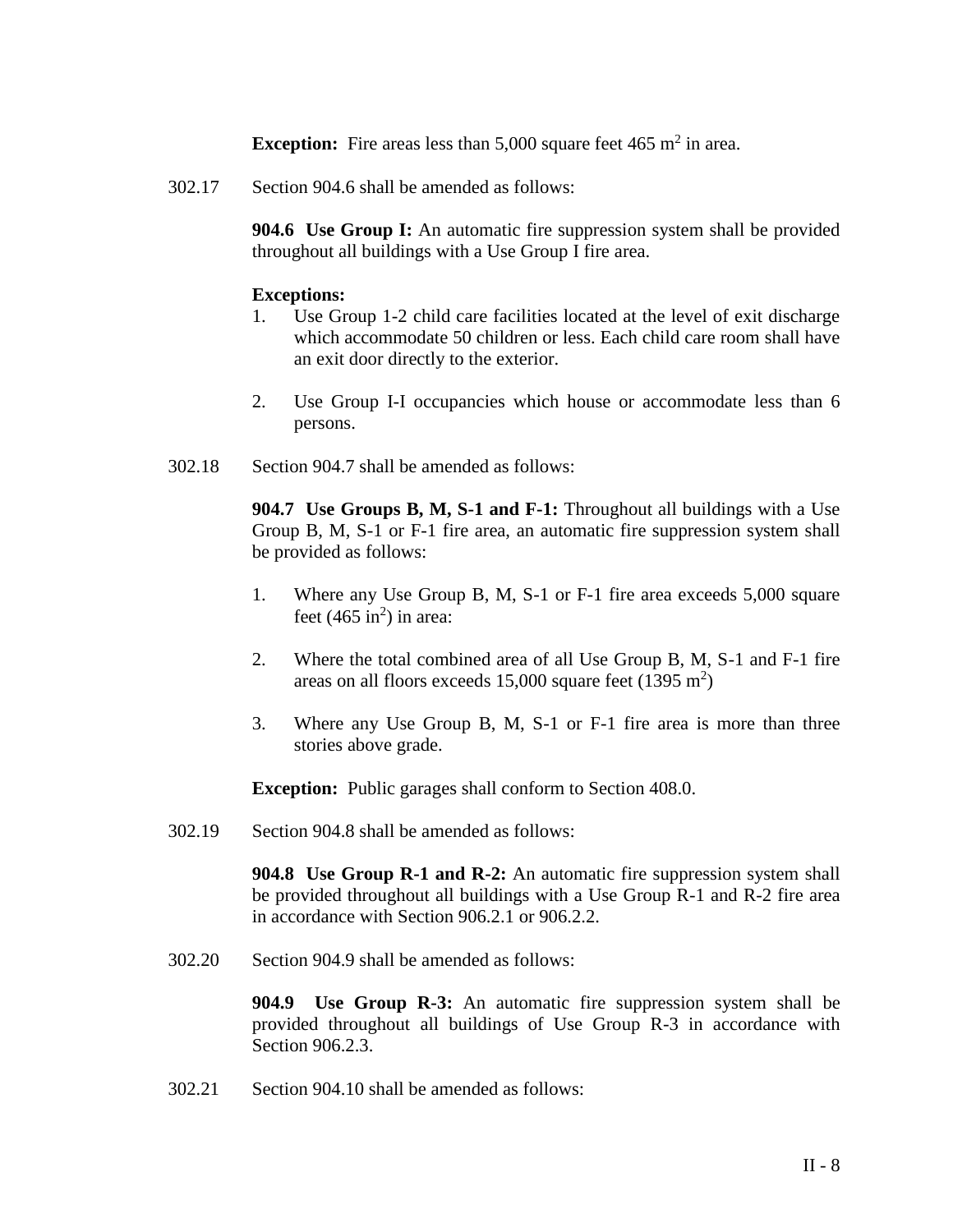**904.10 Windowless story:** An automatic fire suppression system shall be provided throughout every story or basement of all buildings where there is not provided at least one of the following types of openings:

- 1. An exterior stairway that conforms to the requirements of Section 1014.0, or an outside ramp that conforms to the requirements of Section 1016.0 leading directly to grade in each 50 lineal feet (15240 mm) or fraction thereof of exterior wall in the story or basement, on at least one side of the building.
- 2. Openings entirely above the adjoining ground level totaling 20 square feet  $(1.9 \text{ m}^2)$  in each 50 lineal feet  $(15240 \text{ mm})$  or fraction thereof of exterior wall in the story or basement, on at least one side of the building. Openings shall have a least dimension of not less than 22 inches (559 mm), and shall have a minimum net clear opening of 5 square feet  $(0.5 \text{ m}^2)$ . Access to such openings from the exterior shall be provided to the fire department and such openings shall be unobstructed to allow firefighting and rescue operations from the exterior.

Where openings in a story are provided on only one side and the opposite wall of such story is more than 75 feet (22860 mm) from such openings, the story shall be equipped throughout with an automatic sprinkler system or openings as specified herein shall be provided on at least two sides of the exterior walls of the story. If any portion of a basement is located more than 75 feet (22860 mm) from the openings required in this section, the basement shall be equipped throughout with an automatic sprinkler system.

302.22 Section 906.5 shall be amended as follows:

**906.5 Sprinkler alarms:** Approved audible or visual alarm devices shall be connected to every water sprinkler system. Such alarm devices shall be activated by water flow and shall be located in an approved location on the exterior of the building and an additional audible or visual alarm device shall be installed within the building.

### **Exceptions:**

- 1. Alarms and alarm attachments shall not be required on the exterior of buildings for limited area sprinkler systems (see Section 907.5).
- 2. Audible or visual alarm devices shall not be required on the exterior of the building for fire sprinkler systems supervised by method 1 or 2 of Section 923.1.
- 3. Audible or visual alarm devices shall not be required on the exterior of buildings of Use Groups R-3.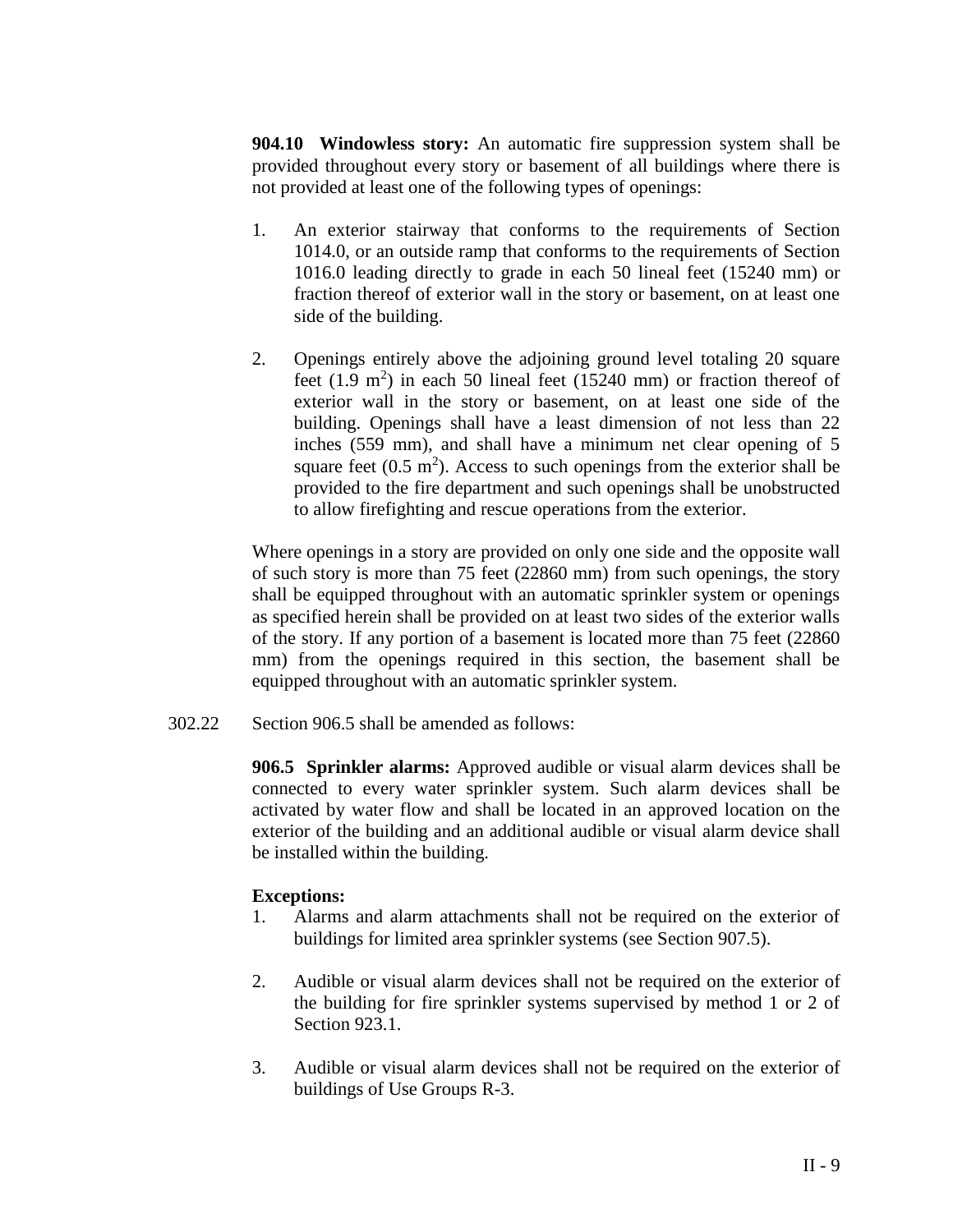302.23 Section 907.5 shall be amended as follows:

**907.5 Sprinkler alarms:** Alarms and alarm attachments shall not be required, on the exterior of buildings.

302.24 Section 914.2.1 shall be amended as follows:

**914.2.1 Building height:** Standpipe systems shall be installed throughout all buildings more than three stories above the lowest level of fire department vehicle access or where the floor level of the highest story is located more than 30 feet (9144 mm) above the lowest level of fire department vehicle access. Standpipe systems shall be installed throughout all buildings more than three stories below the highest level of fire department vehicle access or where the floor level of the lowest story is located more than 30 feet (9144 mm) below the highest level of fire department vehicle access.

302.25 Section 9 14.2.2 shall be amended as follows:

**914.2.2 Building area:** Standpipe systems shall be installed in all buildings where any portion of the building floor area is more than 200 feet (61 m) of travel from the main building entrance.

#### **Exceptions:**

- 1. Occupancies in Use Group A-4, A-5. F-2, or U
- 2. Buildings less than  $10,000$  square feet (930 m<sup>2</sup>).
- 302.26 Section 914.3.1 shall be amended as follows:

**914.3.1 Type of system required:** Buildings required by Section 914.2 to be equipped with standpipe systems shall be provided with a wet standpipe system that complies with Section 914.3, item 1.

#### **Exceptions:**

- 1. Buildings in which the highest floor is located not more than 50 feet (15240 mm) above the lowest level of fire department vehicle access, shall be permitted to use a standpipe system that complies with Section 914.3, item 2 or 3.
- 2. Buildings that are equipped throughout with an automatic sprinkler system in accordance with Section 906.2.1 and in which the highest floor is located not more than 50 feet (15240 mm) above the lowest level of fire department access, shall be permitted to use a standpipe system complying with Section 914.3, item 2 or 3.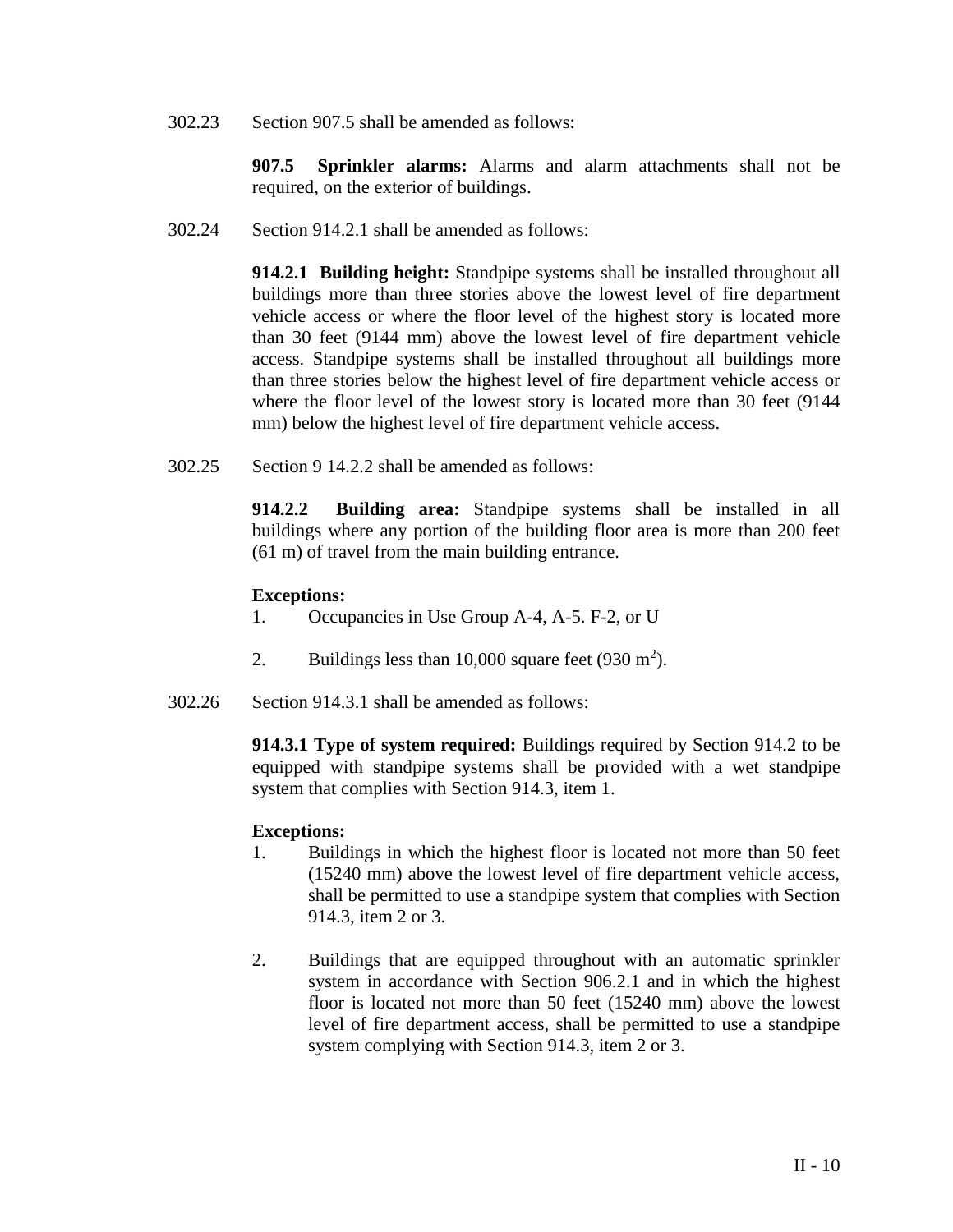- 3. Open parking structures in which the highest floor is located not more than 150 feet (45720 mm) above the lowest level of fire department access, shall be permitted to use a standpipe system complying with Section 914.3, item 2, or 3.
- 302.27 Section 914.7 shall be amended as follows:

**914.7 Hose connection:** A standpipe hose connection shall be located at each floor level at every exit stairway, and on each side of the wall adjacent to the exit opening of a horizontal exit.

# **Exceptions:**

- 1. Where floor areas adjacent to the horizontal exit are reachable from exit stairway outlets by a 30-foot (9144 mm) hose stream from a nozzle attached to 100 feet (30480 mm) of hose, a hose connection shall not be required at the horizontal exit.
- 2. Standpipe hose connections for systems required by Section 9 14.2.2 shall be permitted to be located only at exits such that all portions of the building floor area are reachable from exit stairway outlets by a 30 foot (9 144mm) hose stream from a nozzle attached to 100 feet (3 0480mm) of hose.
- 302.28 Section 915.3 shall be amended as follows:

**915.3 Location:** Fire department connections shall be located in a location approved by the fire department. Such connections shall be located so that immediate access is provided to the fire department. Fire Department connections shall not be obstructed by fences, bushes, trees, walls or any other similar object.

302.29 Section 917.4 shall be amended as follows:

**917.4 Where required:** A fire protective signaling system shall be installed and maintained in full operating condition in the locations described in Sections 917.4.1 through 9 17.4.7.

302.30 Section 917.4.1 shall be amended as follows:

**917.4.1** Use Group E: A fire protective signaling system shall be installed in all new and existing occupancies of use group E.

302.31 Section 917.4.2 shall be amended as follows:

**917.4.2** Use Group B, M, S-1 or F-1: A fire protective signaling system shall be installed and maintained in all occupancies in Use Group B, M, S-1, or F-1 as follows: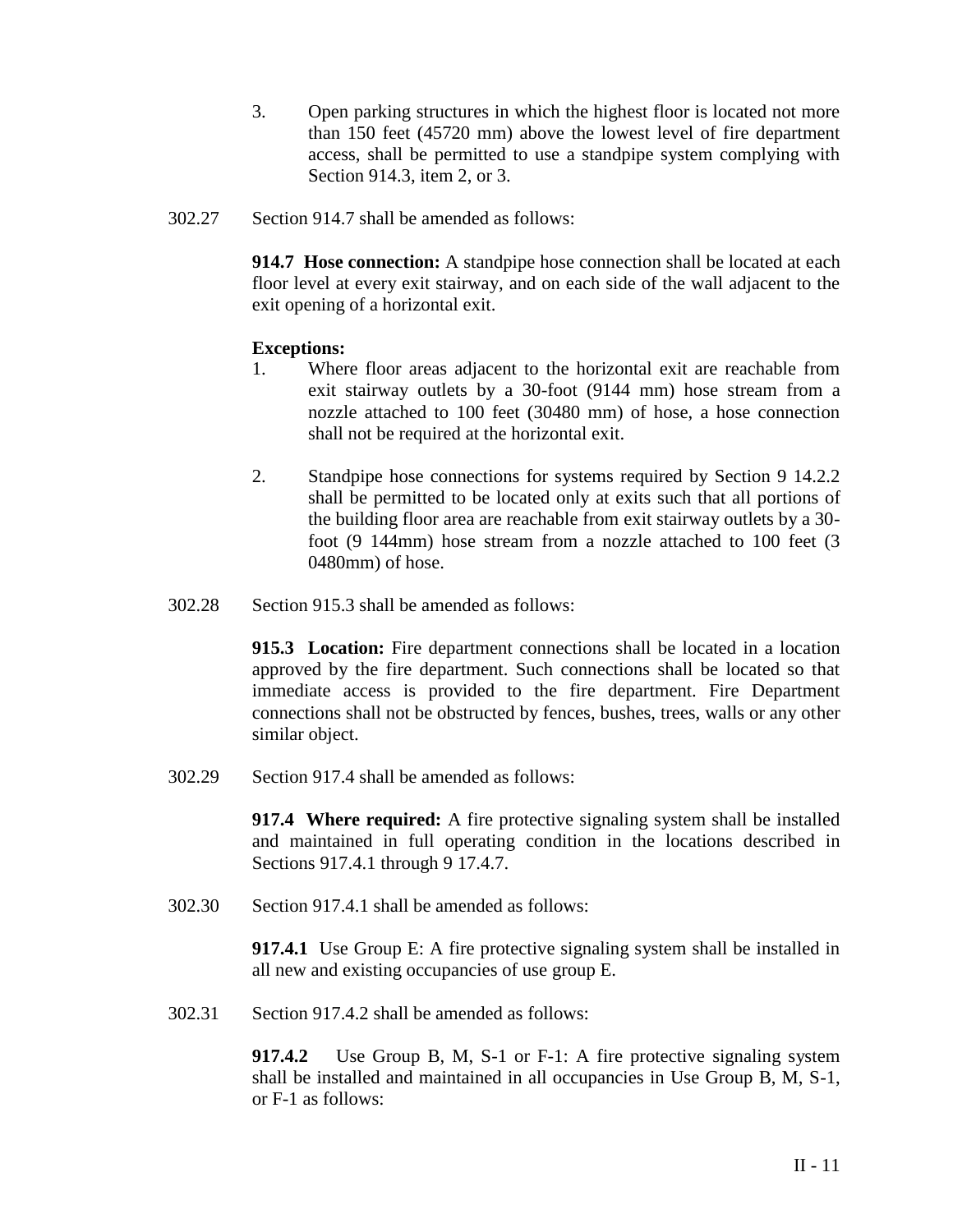- 1. Where any Use Group B, M, F-1 or S-1 fire area exceeds 5,000 square feet  $(465 \text{ m}^2)$ ;
- 2. Where the total combined area of all Use Group B, M, F-1 or S-1 fire areas exceeds  $15000$  square feet  $(1395 \text{ m}^2)$ ; or
- 3. Where any Use Group B, M, F-1 or S-1 fire area is two or more stories above the lowest level of exit discharge or two or more stories below the highest level of exit discharge.
- 302.32 Section 917.4.6 shall be amended as follows:

**917.4.6 Use Group R-2:** A fire protective signaling system shall be installed and maintained in all occupancies in Use Group R-2:

302.33 A new section 9 17.4.7 shall be added as follows:

**917.4.7 Use Groups A-1, A-2, A-3 or A-4:** A fire protective signaling system shall be installed and maintained in all occupancies in Use Groups A-1, A-2, A-3 or A-4 with a fire area in excess of 2,500 square feet  $(233 \text{ m}^2)$ 

302.34 Section 917.5 shall be amended as follows:

**917.5 Location:** Manual fire alarm boxes shall be located not more than five feet (1524 mm) from the entrance to each exit.

302.35 Section 917.7.3 shall be amended as follows:

**917.7.3 Zones:** Each floor shall be zoned separately and a zone shall not exceed 10,000 square feet (930  $m<sup>2</sup>$ ). The length of any zone shall not exceed 150 feet (45720 mm) in any direction. A zoning indicator panel and the associated controls shall be provided in an approved location. The visual zone indication shall lock in until the system is reset and shall not be canceled by the operation of an audible alarm-silencing switch. In buildings that have floors located more than 50 feet (15240 mm) above the lowest level of fire department vehicle access which are occupied for human occupancy, a separate zone by floor shall be provided for the following types of alarm initiating devices where provided:

- 1. Smoke detectors;
- 2. Sprinkler water-flow devices;
- 3. Manual fire alarm boxes; and
- 4. Other approved types of automatic fire detection devices or suppression systems.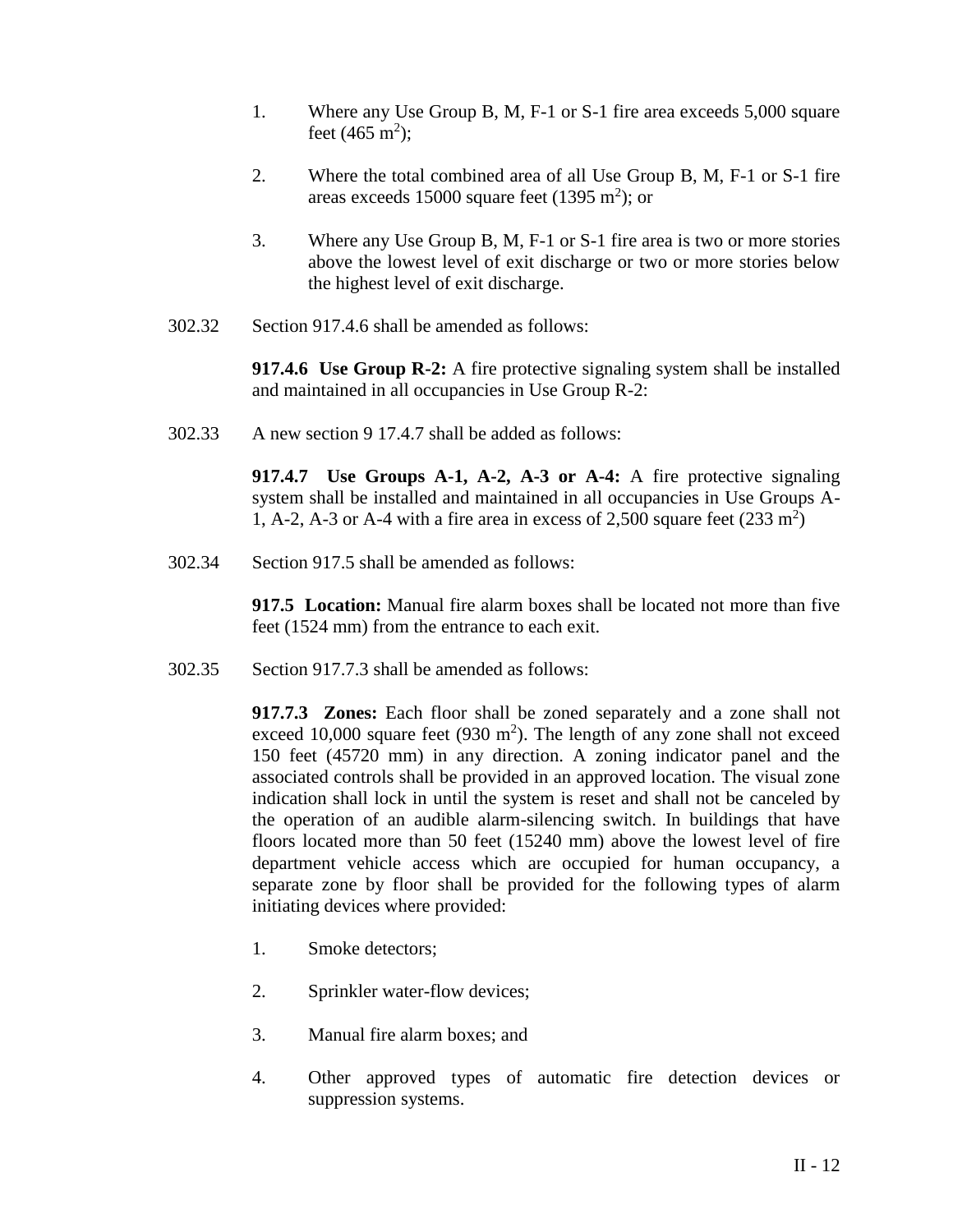**Exception:** Automatic sprinkler system zones shall not exceed the area permitted by NFiPA 13 listed in Chapter 35.

302.36 A new section 917.7.4 shall be added as follows:

**917.7.4 Remote indication:** Alarm initiating devices located in obscure areas shall be separately annunciated or have remote indicators installed in a location approved by the fire department.

302.37 A new section 917.7.5 shall be added as follows:

**917.7.5 City disconnect:** All required fire protective signaling systems shall have an approved switch or other device to disconnect the system from the remote-station signaling system. Upon activation of the city disconnect, the system shall transmit a trouble signal to the remote-station and the system shall indicate a trouble condition.

302.38 A new section 917.11 shall be added as follows:

**917.11 Existing buildings:** Existing buildings of Use Groups A-1, A-2, A-3, A-4, I-1, I-2, I-3, R-1 or R-2 shall install a fire protective signaling system in accordance with Section 917.0 as required for new buildings.

302.39 Section 918.4 shall be amended as follows:

**918.4 Where required:** An automatic fire detection system shall be installed and maintained in full operating condition in the locations described in Sections 918.4.1 through 918.4.7.

302.40 Section 918.4.2 shall be amended as follows:

**918.4.2 Use Group 1-2:** An automatic fire detection system shall be installed and maintained in all occupancies in Use Group 1-2.

302.41 A new section 918.4.5 shall be added as follows:

**918.4.5 Use Group R-2:** An automatic fire detection system shall be installed and maintained in all occupancies in Use Group R-2.

302.42 A new section 918.4.6 shall be added as follows:

**918.4.6 Use Groups B, M, S-1 or F-1:** An automatic fire detection system shall be installed and maintained in all occupancies in Use Groups B, M, S-1 or F-1 having occupied floors more than 50 feet (15,240 mm) above the lowest level of exit discharge or more than one story below the lowest level of exit discharge serving that floor level.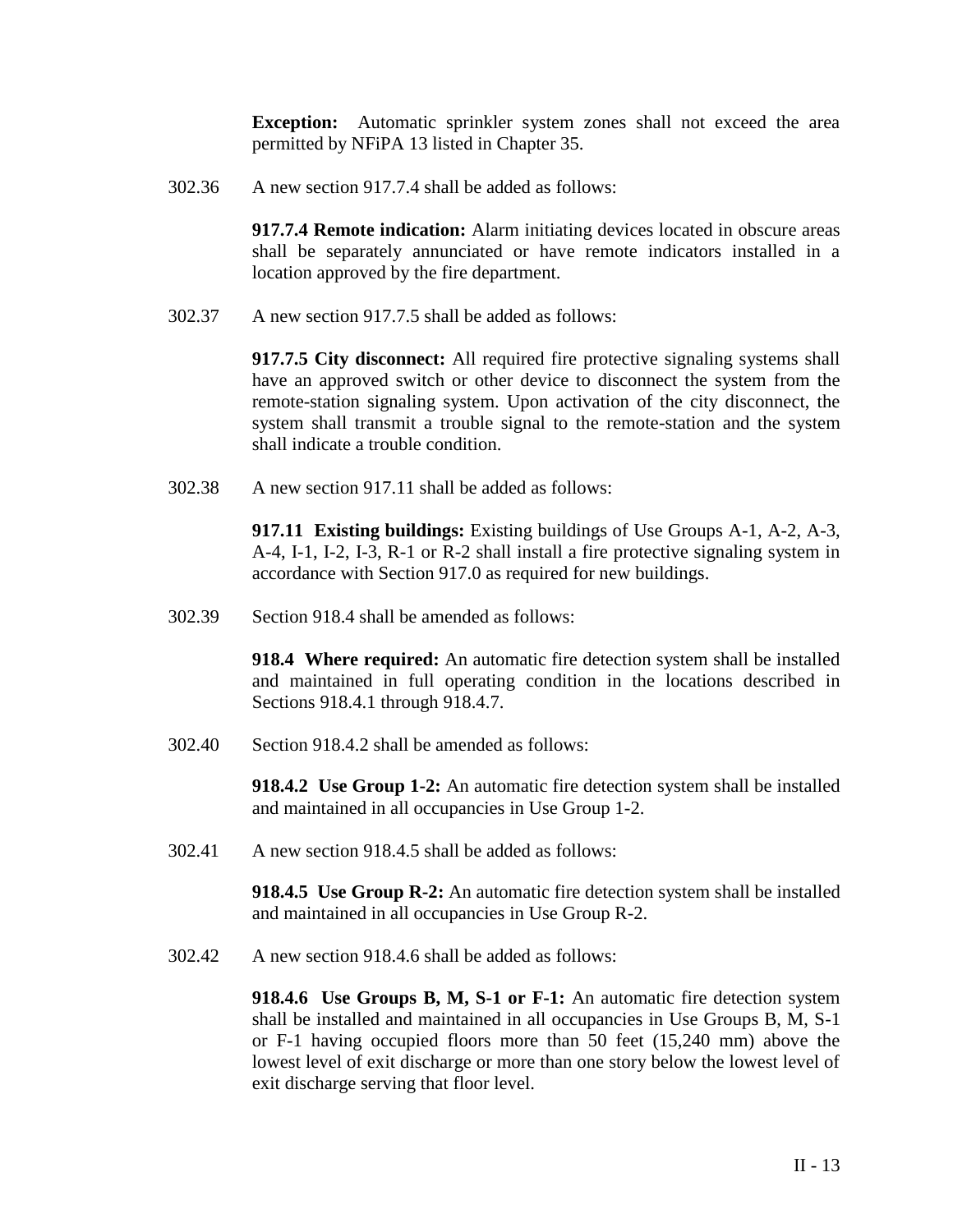302.43 A new section 918.4.7 shall be added as follows:

**918.4.7 Use Groups A-1, A-2, A-3 or A-4:** An automatic fire detection system shall be installed and maintained in all occupancies in Use Groups A-1, A-2, A-3 or A-4 with a fire area in excess of 2,500 square feet  $(233 \text{ m}^2)$ 

**Exception:** Where the building is equipped throughout with an automatic sprinkler system in accordance with Section 906.0, an automatic fire detection system shall be installed and maintained in all occupancies in Use Groups A-1, A-2, A-3 or A-4 as follows:

- 1. Where the Use Group A-1, A-2, A-3 or A-4 fire area exceeds 10,000 square feet  $(930 \text{ m}^2)$ .
- 2. Where the Use Group A-1, A-2, A-3 or A-4 fire area is either above or below the level of exit discharge of exits that serve the Use Group A-1, A-2, A-3 or A-4 fire area.
- 302.44 Section 918.5 shall be deleted in its entirety and shall be replaced with new Section 918.5 as follows:

**918.5 Existing buildings:** Existing buildings of Use Groups A-1, A-2, A-3, A-4, I-1, I-2, I-3, R-1 or R-2 shall install an automatic fire detection system in accordance with Section 918.0 as required for new buildings.

302.45 Section 919.3.2 shall be amended as follows:

**919.3.2 Use Groups R-2, R-3 and R-4:** Single or multiple station smoke detectors shall be installed and maintained in all occupancies in Use Groups R-2, R-3 and R-4 at the following locations:

- 1. In the immediate vicinity of bedrooms;
- 2. In all bedrooms; and
- 3. In each story within a dwelling unit, including basements.

**Exception:** In dwelling units with split levels and without an intervening door between the adjacent levels, a smoke detector installed on the upper level shall suffice for the adjacent lower level provided that the lower level is less than one full story below the upper level.

302.46 Section 919.3.3 shall be amended as follows:

**919.3.3 Use Group I-1:** Single or multiple-station smoke detectors shall be installed and maintained in all sleeping areas in occupancies in Use Group I-1.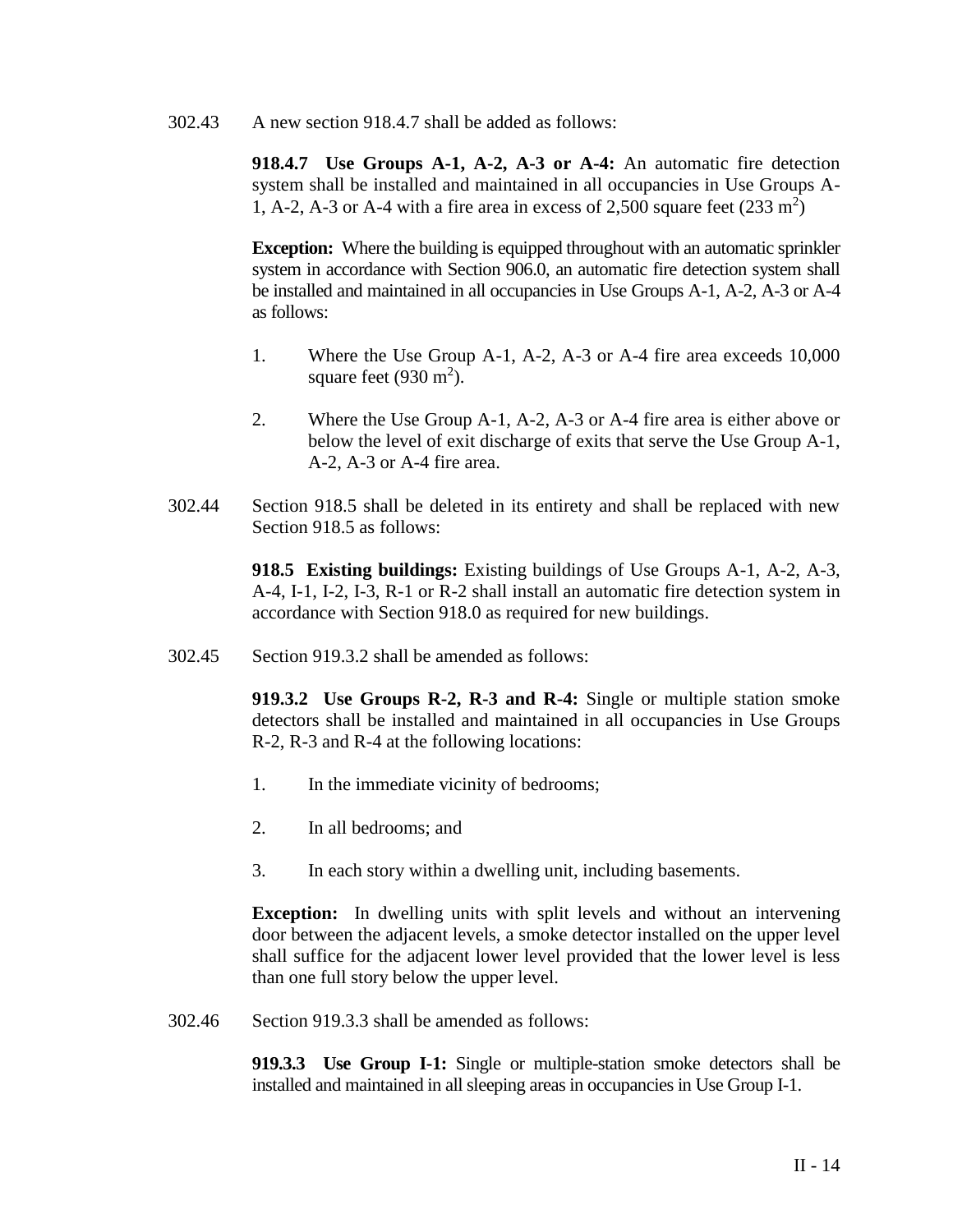302.47 Section 919.4 shall be amended as follows:

**919.4 Interconnection:** Where more than one detector is required to be installed within an individual dwelling unit in an occupancy in Use Group I-1, R-2, R-3 or 4 or within an individual guest room or suite in an occupancy in Use Group R- 1, the detectors shall be wired in such a manner that the activation of one alarm will activate all of the alarms in the individual unit.

302.48 Section 919.5 shall be amended as follows:

**919.5 Battery backup:** In addition to the required AC primary power source, required smoke detectors in occupancies in Use Groups R-2, R-3, R-4 and I-1 shall receive power from a battery when the AC primary power source is interrupted.

302.49 A new Section 919.7 shall be added as follows:

**919.7 Existing buildings:** Single or multiple-station smoke detectors shall be installed and maintained in full operating condition in locations in existing buildings in the locations described in Sections 919.7.1 through 919.7.2

302.50 A new Section 919.7.1 shall be added as follows:

**919.7.1 Use Group I-1:** Single-or multiple-station smoke detectors shall be installed and maintained in all sleeping areas in existing occupancies in Use Group I-1.

302.51 A new Section 919.7.2 shall be added as follows:

**919.7.2 Use Group R-2, R-3 and R-4:** Single-or multiple-station smoke detectors shall be installed and maintained in all existing occupancies in Use Groups R-2, R-3 and R-4 at the following locations:

- 1. In the immediate vicinity of bedrooms; and
- 2. In each story within a dwelling unit, including basements.
- 302.52 A new Section 919.8 shall be added as follows:

**919.8 Power source:** In existing occupancies in Use Groups I-1, R-2, R-3 and R-4, required detectors may be powered by either AC current or battery, so long as they are of an approved type and installed in accordance with the provisions of this code and NFiPA 74 listed in Chapter 35.

302.53 A new Section 919.9 shall be added as follows: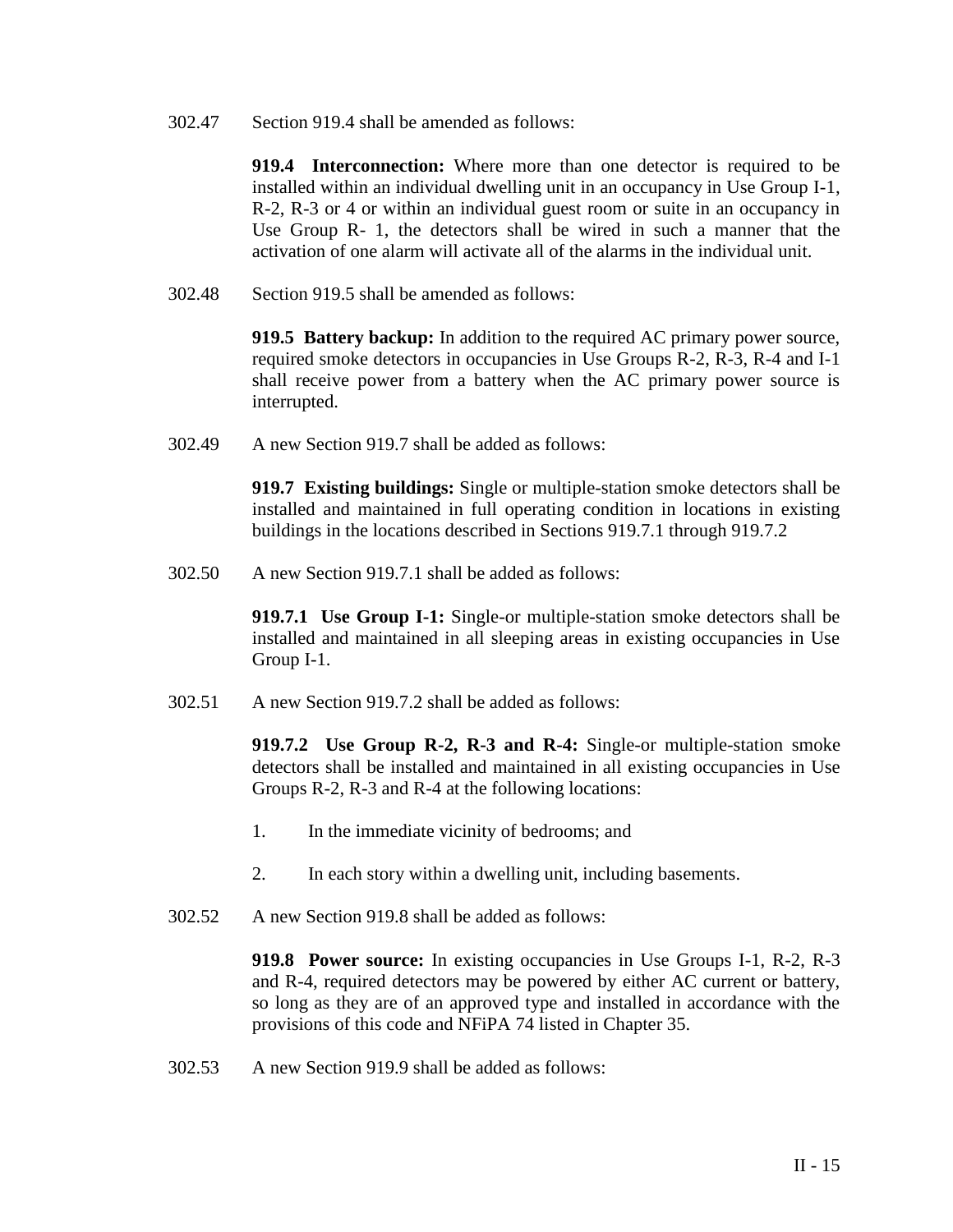**919.9 Interconnection:** Single-or multiple-station smoke detectors required in existing buildings in Use Groups I-1, R-2, R-3 or R-4 are not required to be interconnected.

302.54 Section 923.1 shall be amended as follows:

**923.1 Fire suppression systems:** All automatic fire suppression systems required for occupancies in all Use Groups shall be supervised by method 1 below.

Method 1. Mt. Lebanon Emergency Communications Center remote-station alarm receiving system

#### **Exceptions:**

- 1. Underground gate valves and roadway boxes
- 2. Halogenated extinguishing agents in buildings not required to have a fire protective signaling system.
- 3. Carbon dioxide extinguishing systems in buildings not required to have a fire protective signaling system.
- 4. Dry-and wet-chemical extinguishing systems in buildings not required to have a fire protective signaling system.
- 5. Limited area sprinkler systems (see Section 907.6.3) in buildings not required to have a fire protective signaling system.
- 6. Occupancies in Use Groups R-3 and R-4.

All automatic fire suppression systems not required to be supervised by method 1 above shall be supervised by locking open all valves on connections to water supplies, sectional control valves and other valves in supply pipes to fire protection devices.

302.55 Section 923.2 shall be amended as follows:

**923.2 Fire protective signaling systems:** All required fire protective signaling systems shall transmit alarm, trouble, 24 hour report and restore signals to the Mt. Lebanon Emergency Communications Center remotestation system.

#### **Exceptions:**

1. Single-and multiple-station smoke detectors as required by Section 919.0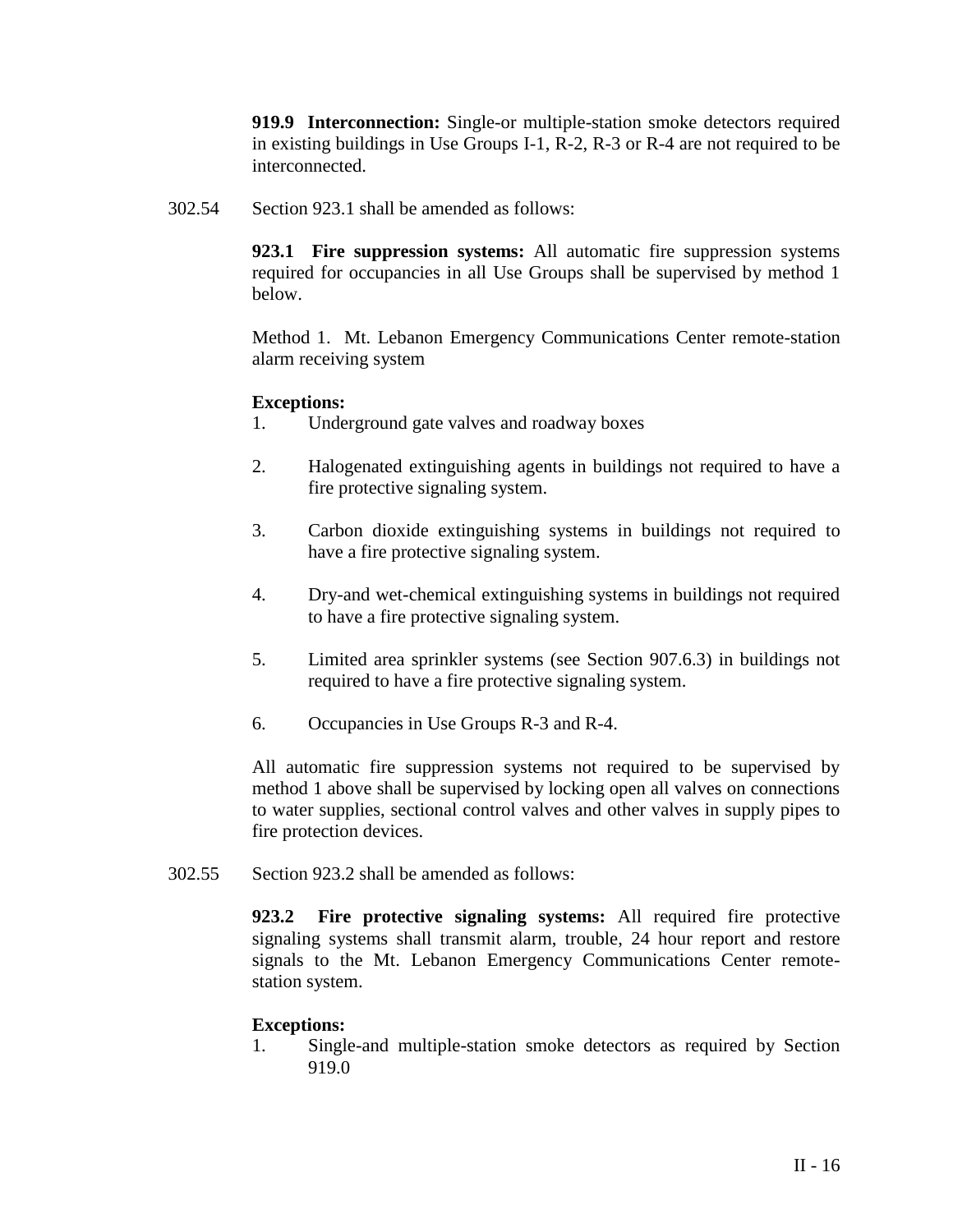- 2. Smoke detectors in occupancies in Use Group I-3 (see Section 917.7.1)
- 3. Smoke detectors in patient sleeping rooms in occupancies in Use Group I-2 (see Section 409.5.1)
- 4. Fire protective signaling systems in occupancies in Use Groups H-2, H-3 and H-4 as required by Section 917.4.3
- 302.56 A new Section 923.3 shall be added as follows:

**923.3 Existing buildings:** All required fire protective signaling systems in existing buildings shall transmit alarm, trouble, 24-hour report and restore signals to the Mt. Lebanon Emergency Communications Center remotestation system. All such buildings shall comply with the requirements of this section within three years of the effective date of this code.

302.57 A new section 1000.4 shall be added as follows:

**1000.4 Fire department access:** Where access into or within a building or structure is locked or otherwise unduly difficult; or, where immediate access for life saving or firefighting is necessary; or, where the building or structure contains elevators, HVAC systems, automatic fire suppression or fire protective signaling systems with controls located in secured locations, as determined by the fire department, a Knox Box brand key box shall be required. The box shall be of an approved design and shall be installed in a location approved by the fire department. The box shall contain necessary keys to access the common areas of the building or structure, any secure entrances to the building or structure and any secured areas containing controls to automatic fire suppression systems, fire protective signaling systems, HVAC systems, public utility systems, elevators and elevator fireman service.

Knox boxes may also be used to gain access to or within buildings or structures for purposes of fire code compliance inspections where the owner of the building has consented to such use, or where an administrative warrant permitting entry for such inspection has been obtained.

**Exception:** Buildings or structures in Use Group R-3 or R-4.

302.58 Section 1015.2 shall be amended as follows:

**1015.2 Where required:** All exit stairways serving occupants of a floor level located more than 50 feet (15240 mm) above the level of exit discharge, or located more than 30 feet (9144 mm) below the level of exit discharge serving such floor levels shall be protected by a smoke proof enclosure.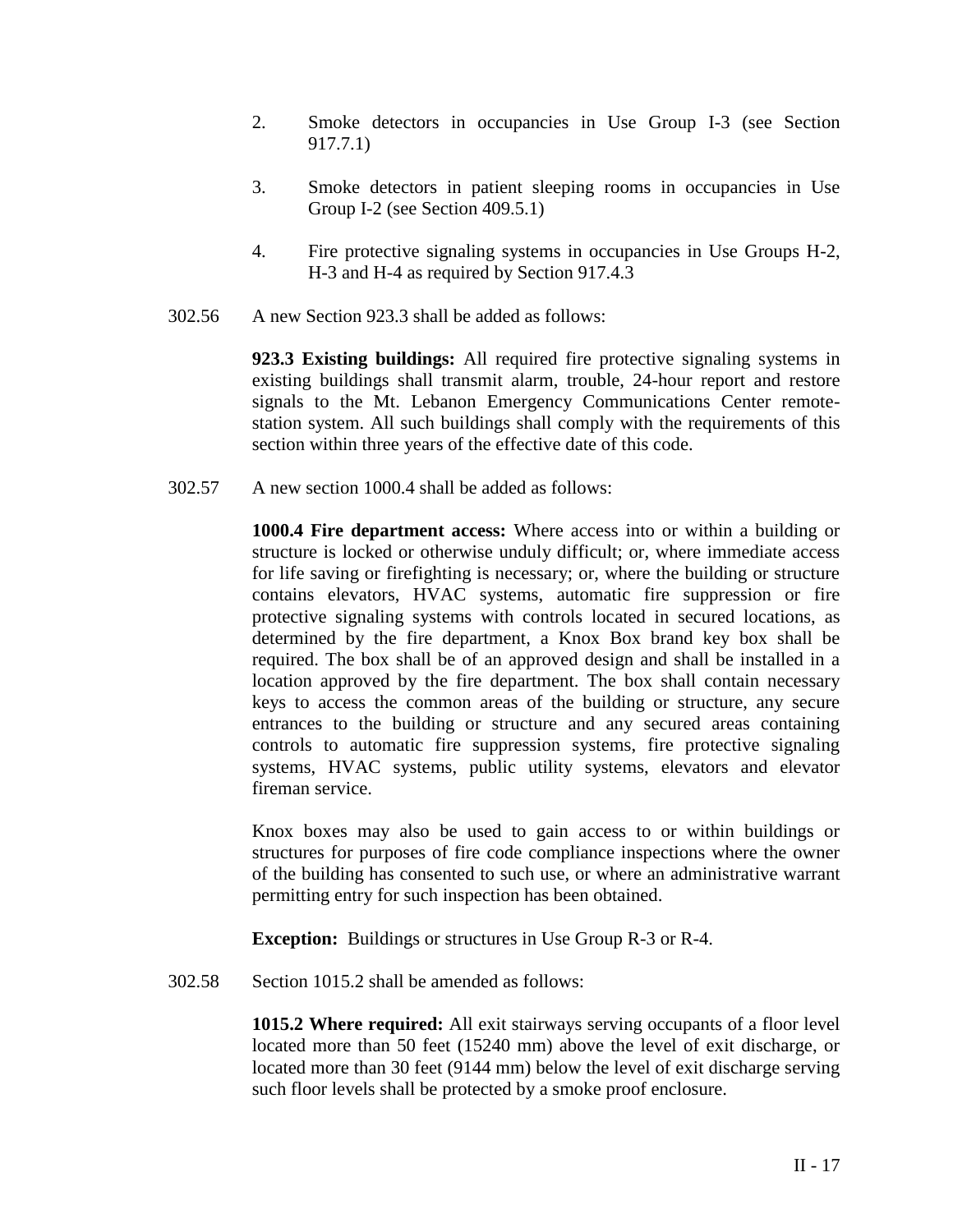**Exception:** Occupancies in Use Group 1-2.

302.59 Section 1023.1 shall be amended as follows:

**1023.1 Location:** In all buildings, rooms or spaces required to have more than one exit or exit access, all required means of egress shall be indicated with approved signs reading "Exit", visible from the exit access and, where necessary, supplemented by directional signs in the exit access corridors indicating the direction and way of egress. All "Exit" signs shall be located at exit doors or exit access areas, so as to be readily visible. Sign placement shall be such that any point in the exit access shall not be more than 100 feet (30480 mm) from the nearest visible sign. In occupancies in Use Groups A-1, A-2, A-3, B, I-2, M or R- 1, at locations deemed necessary by the fire department, additional low level "Exit" signs, meeting the requirements of Section 1023.0 shall be installed. Low level "Exit" signs shall be of a durable design and shall be mounted as follows: as close to the floor as is practical but in no case more than 16" above the finished floor; the maximum allowed horizontal distance from the exit door jamb to the leading edge of the "Exit" sign shall be 8".

# **Exceptions:**

- 1. "Exit" signs are not required in sleeping room areas in occupancies in Use Group I-3.
- 2. Main exterior exit doors which are obviously and clearly identifiable as exits are not required to have "Exit" signs where approved.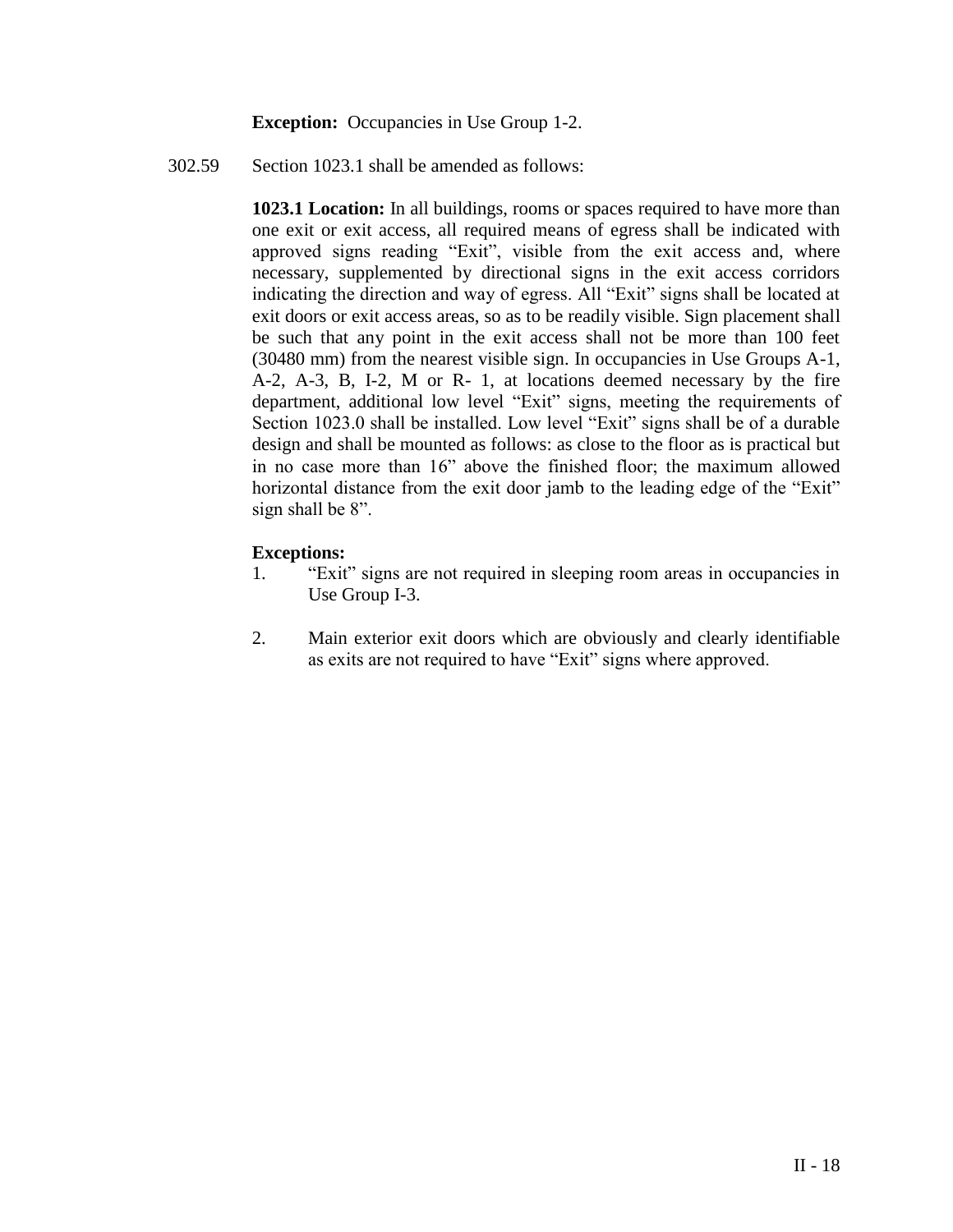# **PART 2 FLOOD PLAIN REGULATIONS**

See Ordinance 3251 on file in the office of the Manager.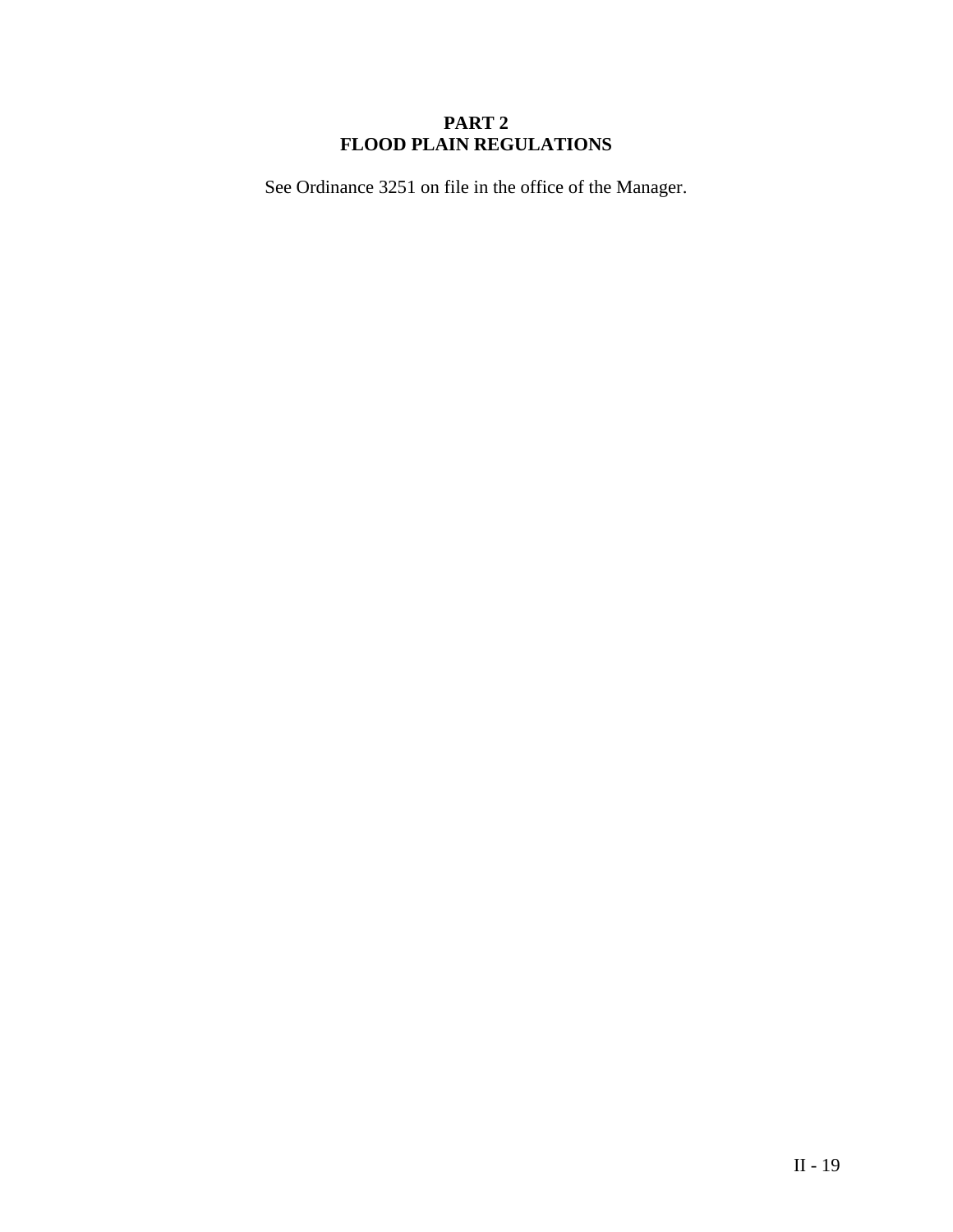### **PART 3 HOURS AND CONDITIONS OF WORK**

- §301 All public and private exterior construction demolition and grading work shall be performed between the hours of 7:00 a.m. and 7:00 p.m., Monday through Saturday, unless the Permittee obtains written consent from the Manager or his/her agent to do the work at an earlier or later hour. Such permission shall be granted only in the case of an Emergency or in the event the work authorized by the permit is to be performed in trafficcongested areas.
- §302 In granting any permit, the Manager may attach such other conditions thereto as may be reasonably necessary to prevent damage to public or private property or to prevent the operation from being conducted in a manner hazardous to life or property or in a manner likely to create a public nuisance, including without limitation, the following:
	- 302.1 limitations on the period of the year in which the work may be performed;
	- 302.2 restrictions as to the size, weight, and type of equipment;
	- 302.3 designation of routes upon which materials may be transported;
	- 302.4 designation of the place and manner of disposal of excavated materials;
	- 302.5 requirements as to the control of dust, the cleaning of Streets, the prevention of noise, and other results offensive or injurious to the neighborhood, the general public, or any portion thereof; and
	- 302.6 regulations as to the use of Streets in the course of the work.
- §303 The use of a mechanical device for the breaking of pavement, such as a hydra-hammer or headache ball, will be permitted only under special written permission of the Manager.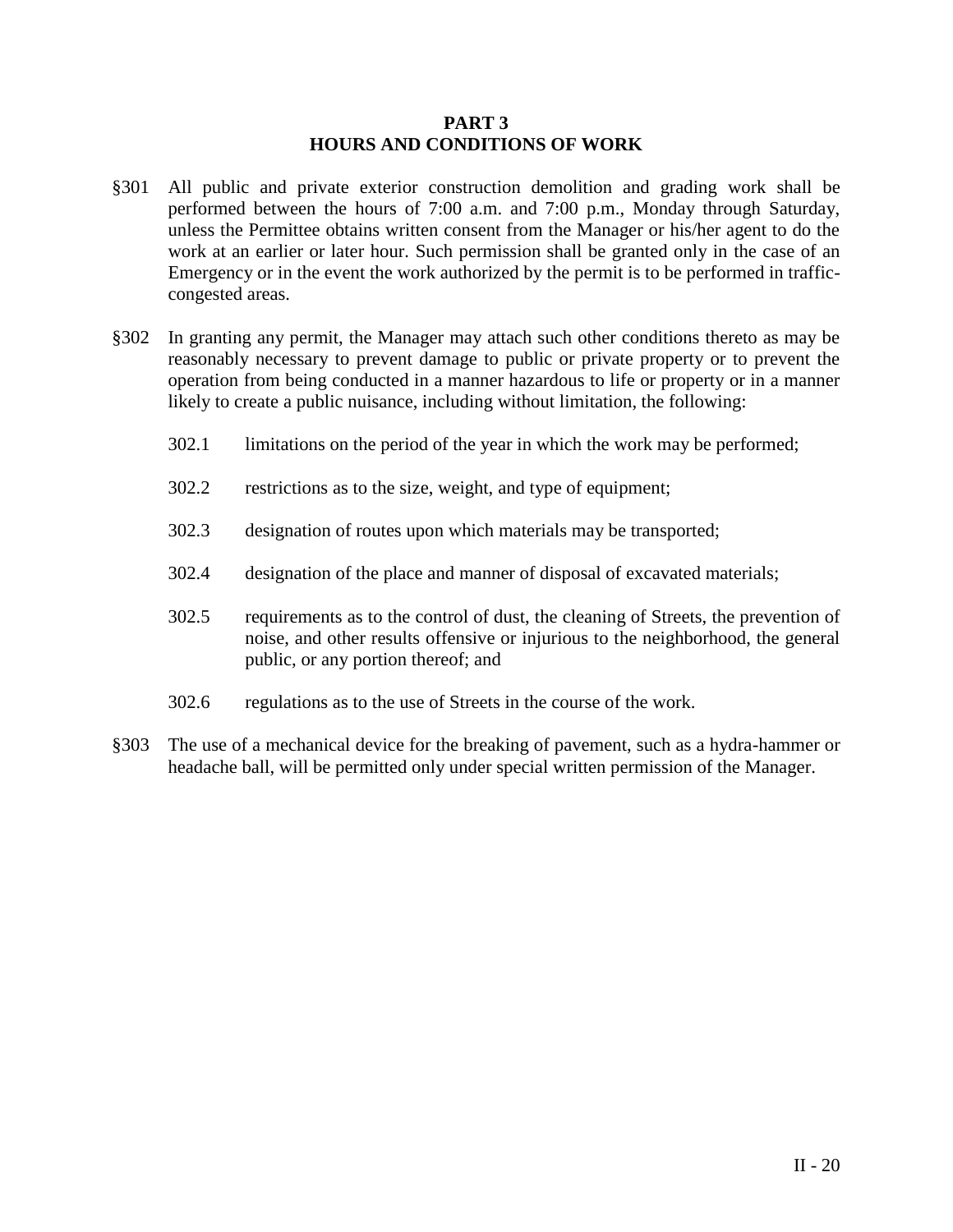### **PART 4 BUILDING CODE**

- §401 The Municipality of Mt. Lebanon hereby elects to administer and enforce the provisions of the Pennsylvania Construction Code Act, Act 45 of 1999, 35 P.S. §§ 7210.101- 7210.1103, as amended from time to time, and its regulations.
	- 401.1 The Uniform Construction Code, contained in 34 Pa. Code, Chapters 401-405, as amended from time to time is hereby adopted and incorporated herein by reference as the municipal building code of the Municipality of Mt. Lebanon.
	- 401.2 Administration and enforcement of the Code within the Municipality shall be undertaken by the Chief Inspector of the Municipality who will serve as the municipal employee and code official to act on behalf of Mt. Lebanon
	- 401.3 A Board of Appeals shall be established by ordinance of the Commission of Mt. Lebanon in conformity with the requirements of the relevant provisions of the Code, as amended from time to time, and for the purposes set forth therein.
	- 401.4 All building code ordinances or portions of ordinances which were adopted by Mt. Lebanon on or before July 1, 1999, and which equal or exceed the requirements of the Code shall continue in full force and effect until such time as such provisions fail to equal or exceed the minimum requirements of the Code, as amended from time to time.
		- 401.4.1 All building code ordinances or portions of ordinances which are in effect as of the effective date of this ordinance and whose requirements are less than the minimum requirements of the Code are hereby amended to conform with the comparable provisions of the Code.
		- 401.4.2 All relevant ordinances, regulations and policies of Mt. Lebanon not governed by the Code shall remain in full force and effect.
	- 401.5 Fees assessable by Mt. Lebanon for the administration and enforcement undertaken pursuant to this ordinance and the Code shall be established by the Commission by resolution from time to time.
	- 401.6 If any section, subsection, sentence, or clause of this ordinance is held, for any reason, to be invalid, such decision or decisions shall not affect the validity of the remaining portions of this ordinance.